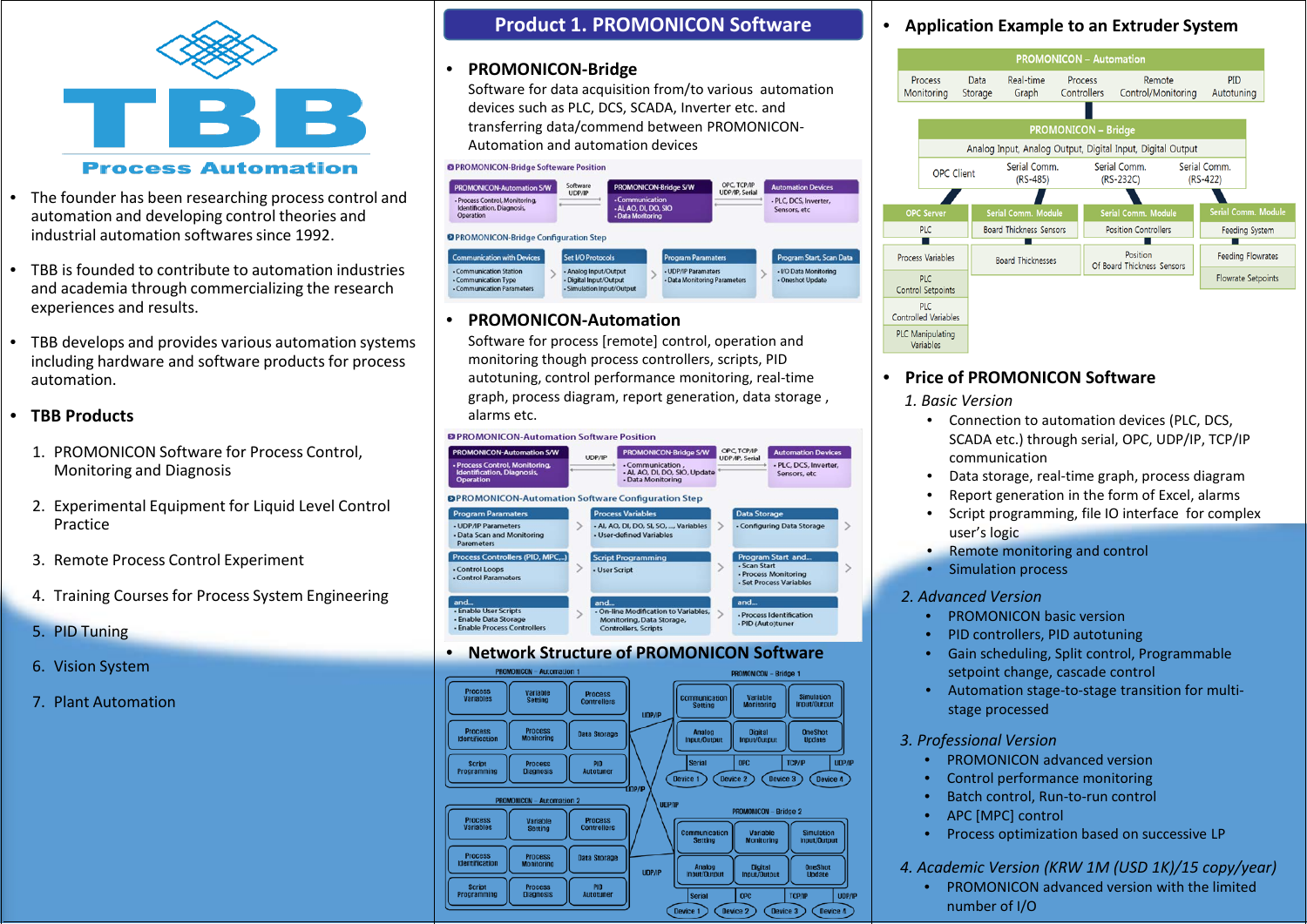

**Purpose** PID Tuning Practice

## **Components**

Notebook / PROMONICON Software 5 Tanks / 2 Pressure Sensors Proportional Valve / Pump Data Acquisition Box or PLC

## **Specifications**

Third Order Dynamics About 0.5 min Time Delay about 1.2min Time Constant About 0.9 Process Gain Real-time Graph, Process Diagram Data storage in the form of CSV Remote Experiment Lecture Note for Process Reaction Curve Method

**Price** KRW 3.5M (USD 3.5K) / set



## **Specifications**

Accessible at any time through the internet

Various control logics of P-Automation such as PID control, PID autotuning, cascade control, gain scheduling, non-linear gain, time delay compensator, etc.

High speed internet communication (under 0.2 sec/sampling)

## **Why Remote Control Experiment?**

No cost for experimental equipment No cost for maintenance Low price Support from a control expert

**Price** KRW 50K (USD 50) /day KRW 300K (USD 300) /week KRW 1M (USD 1K) /month

# **Product 2. Liquid Level Control System Product 3. Remote Control Experiment Product 4. Process System Training Courses**



# **Course 1. Process Simulation Softwares**

Basics of Thermodynamics and Unit Operations (7 hours) Plant Simulation and Design using ASPEN Plus (14 hours) Plant Simulation and Design using HYSYS (7 hours) Plant Simulation and Design using PROII (7 hours)

## **Course 2. Process Control and Identification**

PID Controller and Autotuning (7 hours) Advanced Process Control (7 hours) System Identification (7 hours)

**Price** KRW 300K (USD 300)/person/course